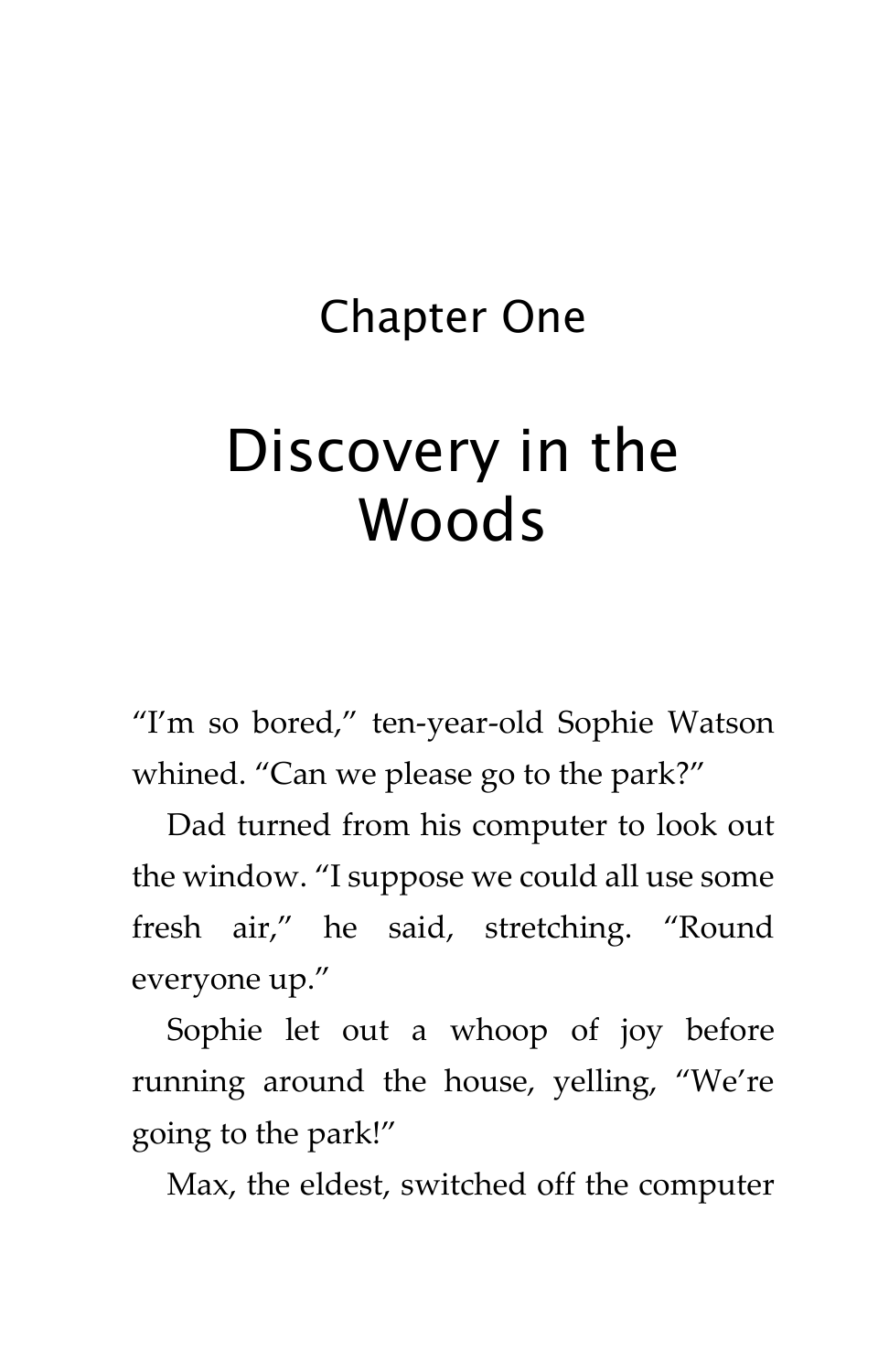game he was playing and searched out his shoes. Max loved outdoor adventures even more than video games.

"Everyone, get ready for the park!" Sophie continued shouting.

"Okay, okay! You don't have to yell," Violet emerged from the playroom with her hands covering her ears. Violet, the middle child, was much quieter than her older sister. Sophie's take-charge personality sometimes came off as loud and bossy, but she had a tender heart and always looked after her siblings.

Parker, the youngest of the siblings, came bolting down the stairs at full speed. "The park! The park!" she yelled. She burst through the kitchen and into the mudroom to get her shoes.

Parker was the fearless one. Although her adventurous free spirit often clashed with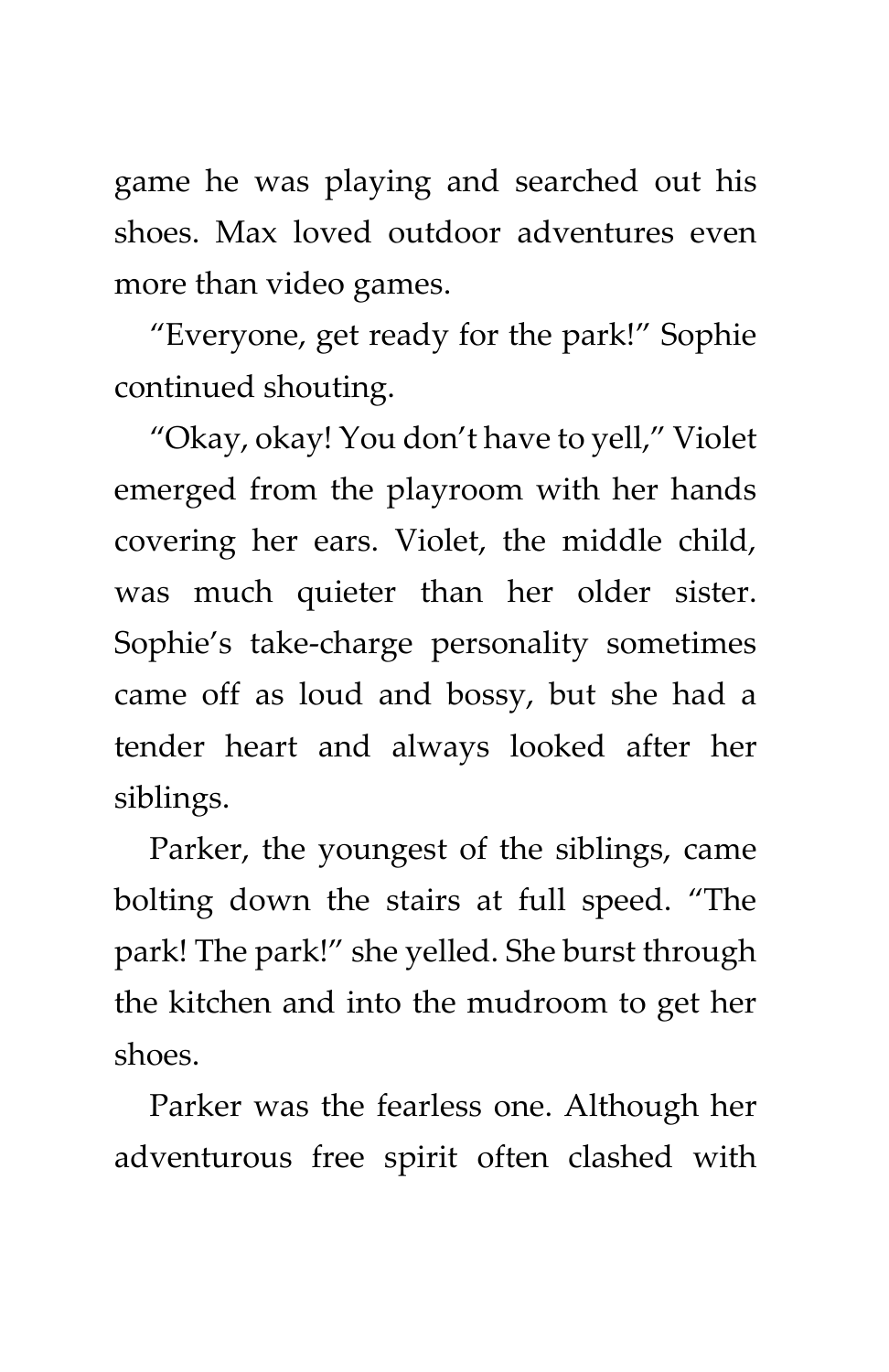Sophie's protective nature, Parker loved her siblings dearly.

As soon as they were ready, the children burst through the door heading down the street toward the park. Their parents trailed farther and farther behind as the children raced ahead through the neighborhood.

"I'm going to the zipline," Max called out as soon as the playground came into view.

"I'm doing the monkey bars," Sophie said.

"Race you to the slide!" Parker challenged Violet, and off they all went.

Mom and Dad found an empty park bench to sit and watch their children scramble around the playground, laughing and teasing one another.

After several minutes, Max felt restless with the zipline. "Who wants to climb some trees?" he suggested.

"I do!" Sophie answered. The other two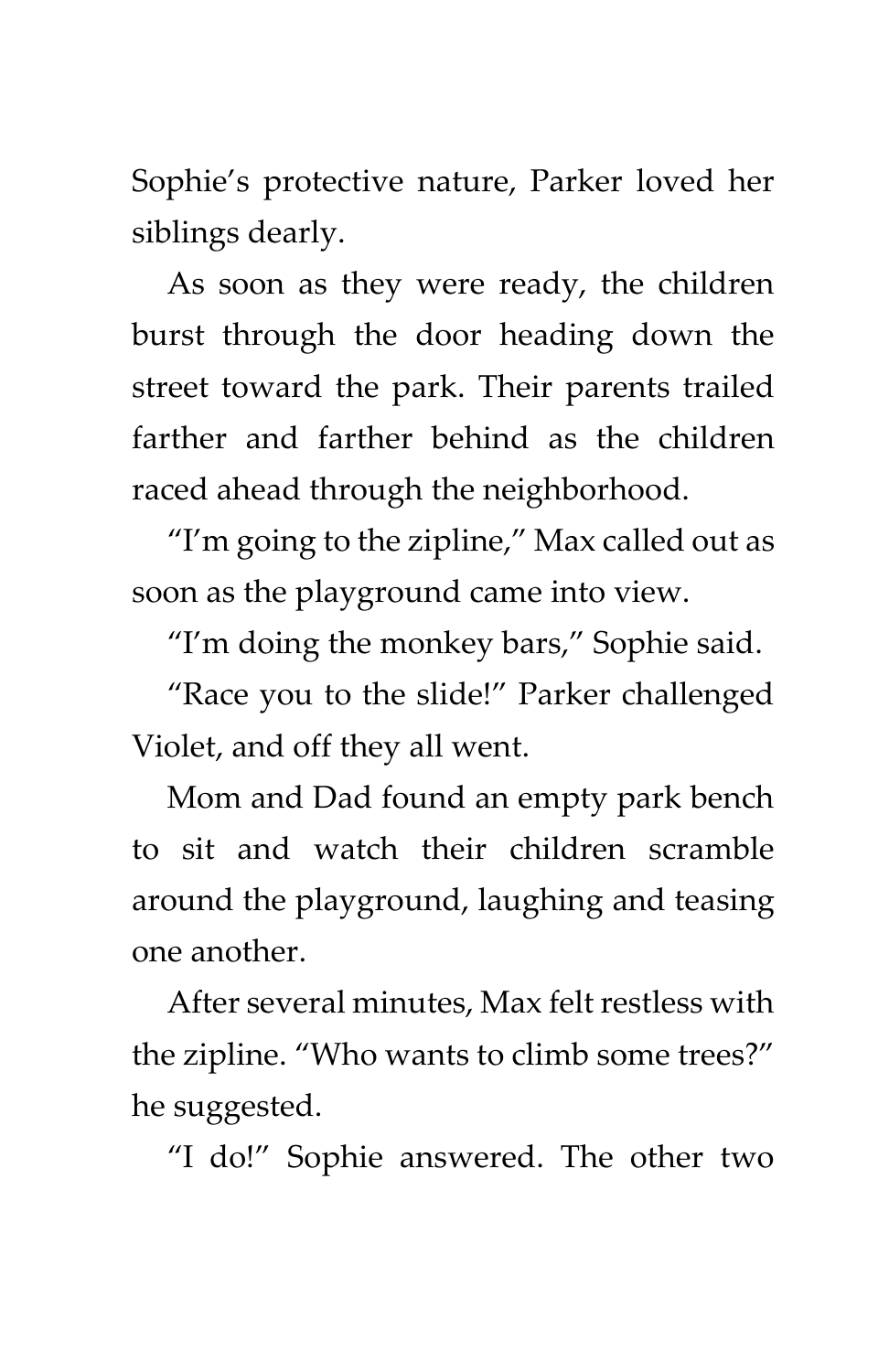quickly nodded in agreement.

They raced across the playground toward a patch of trees. Max climbed halfway up his favorite tree before the girls arrived below him, panting for breath. Sophie and Parker recovered quickly, instantly grabbing branches and hauling themselves up after Max.

Violet was much more interested in the budding flowers; she had no desire to compete with her siblings.

Crouching low, Violet investigated the flowers surrounding the trees. Red, orange, and yellow blossoms struggled to break through buds just beginning to open. Out of the corner of her eye, she caught a faint twinkling. Crawling through the grass, she searched for the source of the twinkle. A small fairy door hung loosely on the trunk of a large oak tree. The pink door was decorated in gems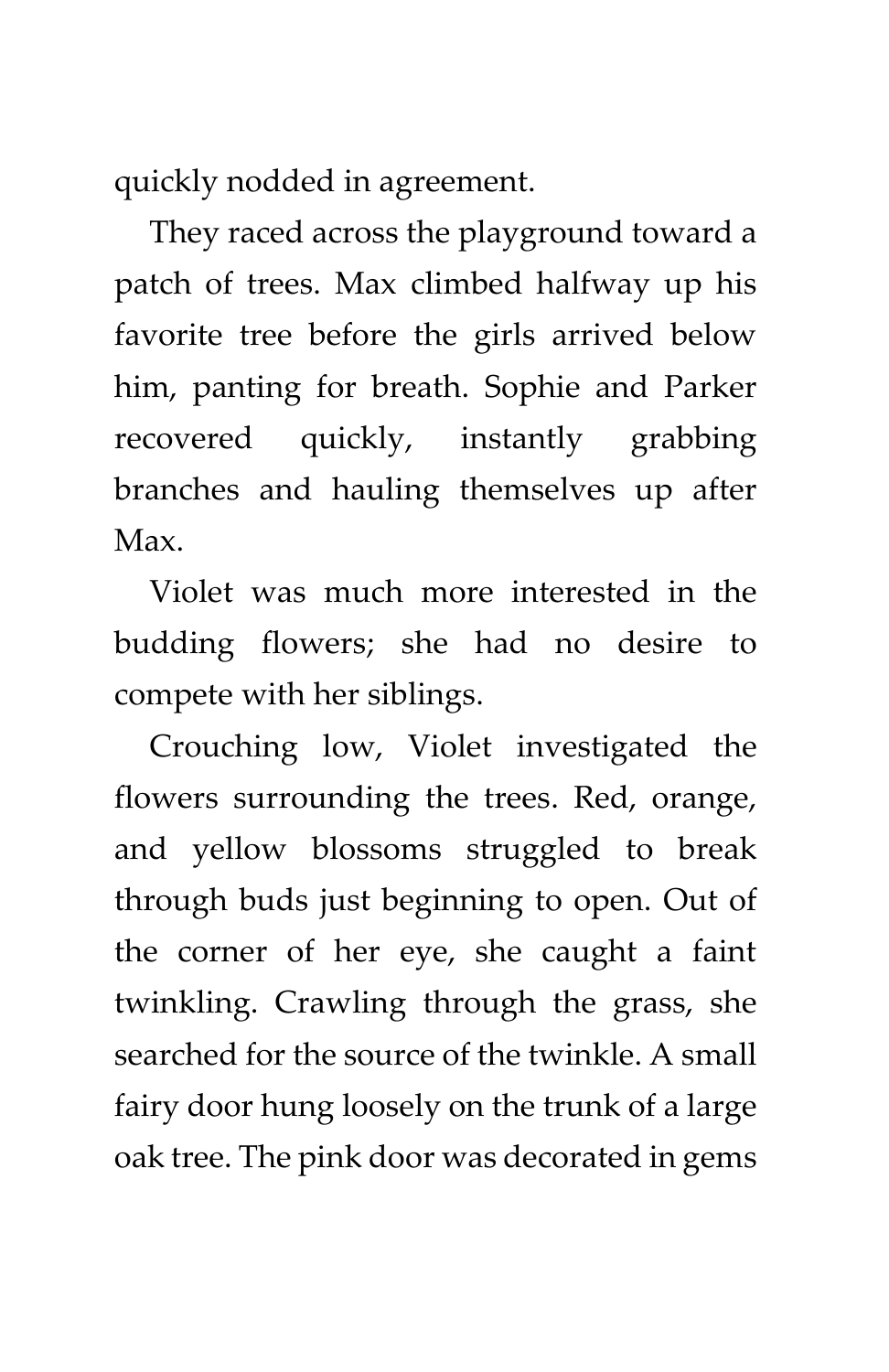of various shapes and sizes—flowers, hearts, circles, diamonds, and squares. The jewels sparkled as the sunlight danced across them.

"I found a fairy door!" Violet squealed.

"I want to see," Sophie jumped down from the branches.

"Me too! Me too!" Parker practically slid down the tree trunk behind her sister.

Finding fairy doors dotted through the neighborhood was a favorite pastime of the Watson family. These small doors often came with several accessories helping to create a magical feeling for passersby. Tiny tables,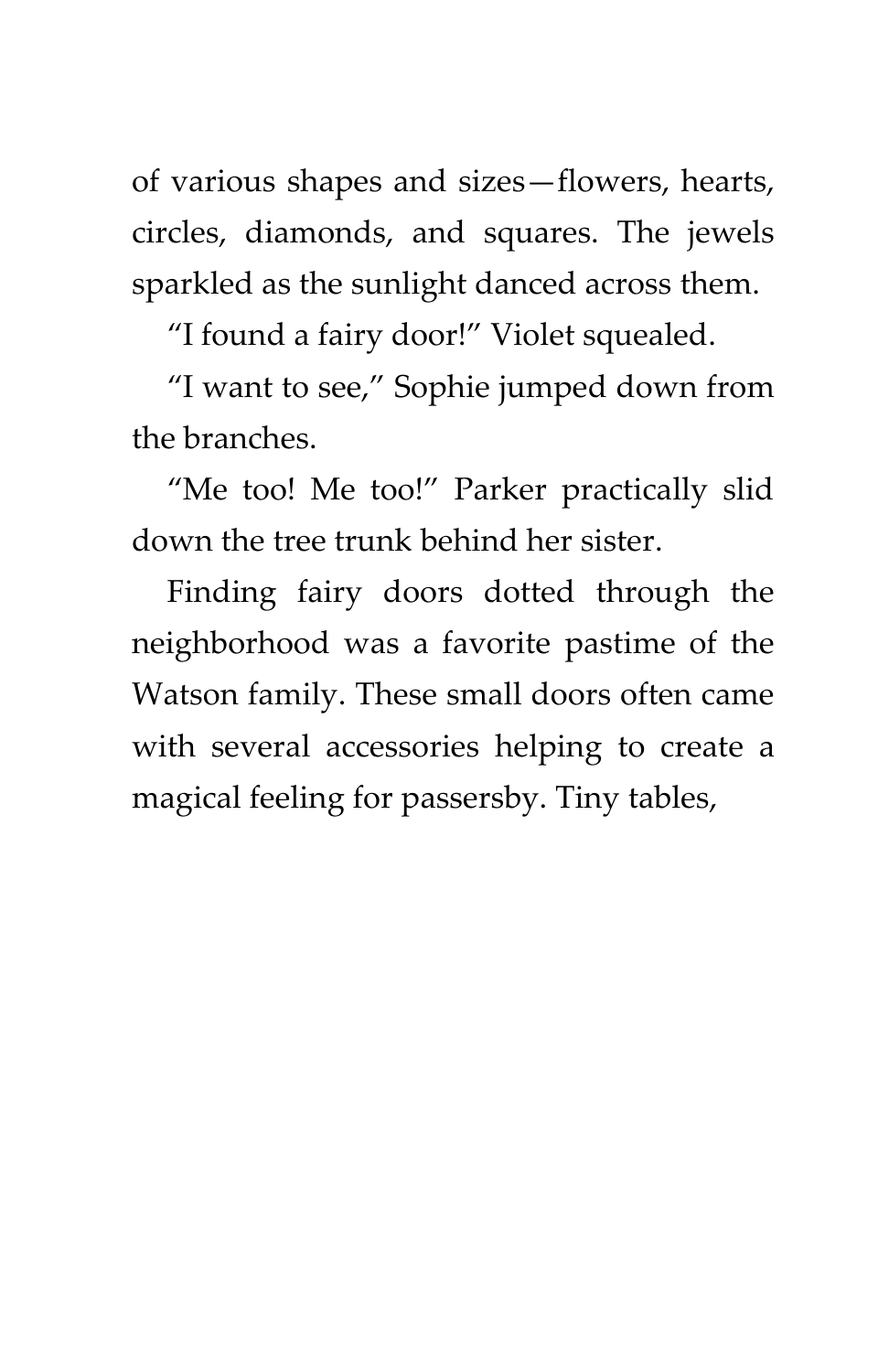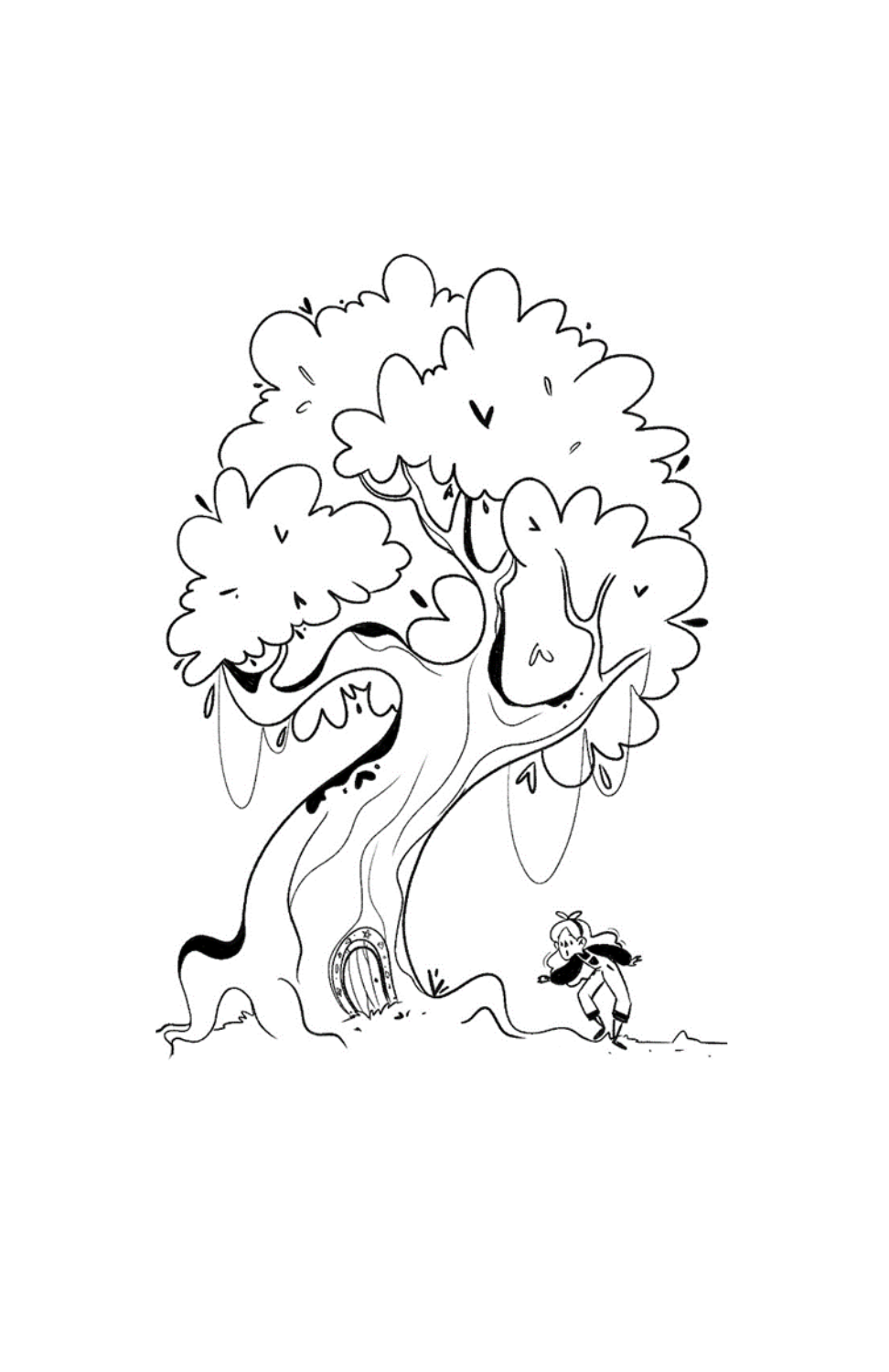wishing wells, glittery mushrooms, and even tiny toy bicycles helped bring the imagination to life. This door was no exception.

"Look at how it sparkles," Sophie commented, leaning in to take a closer look.

As they stood studying the door, Max caught movement out of the corner of his eye.

"What is that?" he yelled as the object flew directly over their heads. Max instantly reacted by whacking violently into the air. "That bug is huge."

"Wait," Violet grabbed at his arm. "It looks like a baby bird; maybe it fell out of its nest."

The creature circled back toward the children. Instinctively, they ducked, covering their heads. With his head down, Max continued blindly whacking at the air above him.

"I think I got it," Max yelled. "Something hit my hand. It bounced over that way."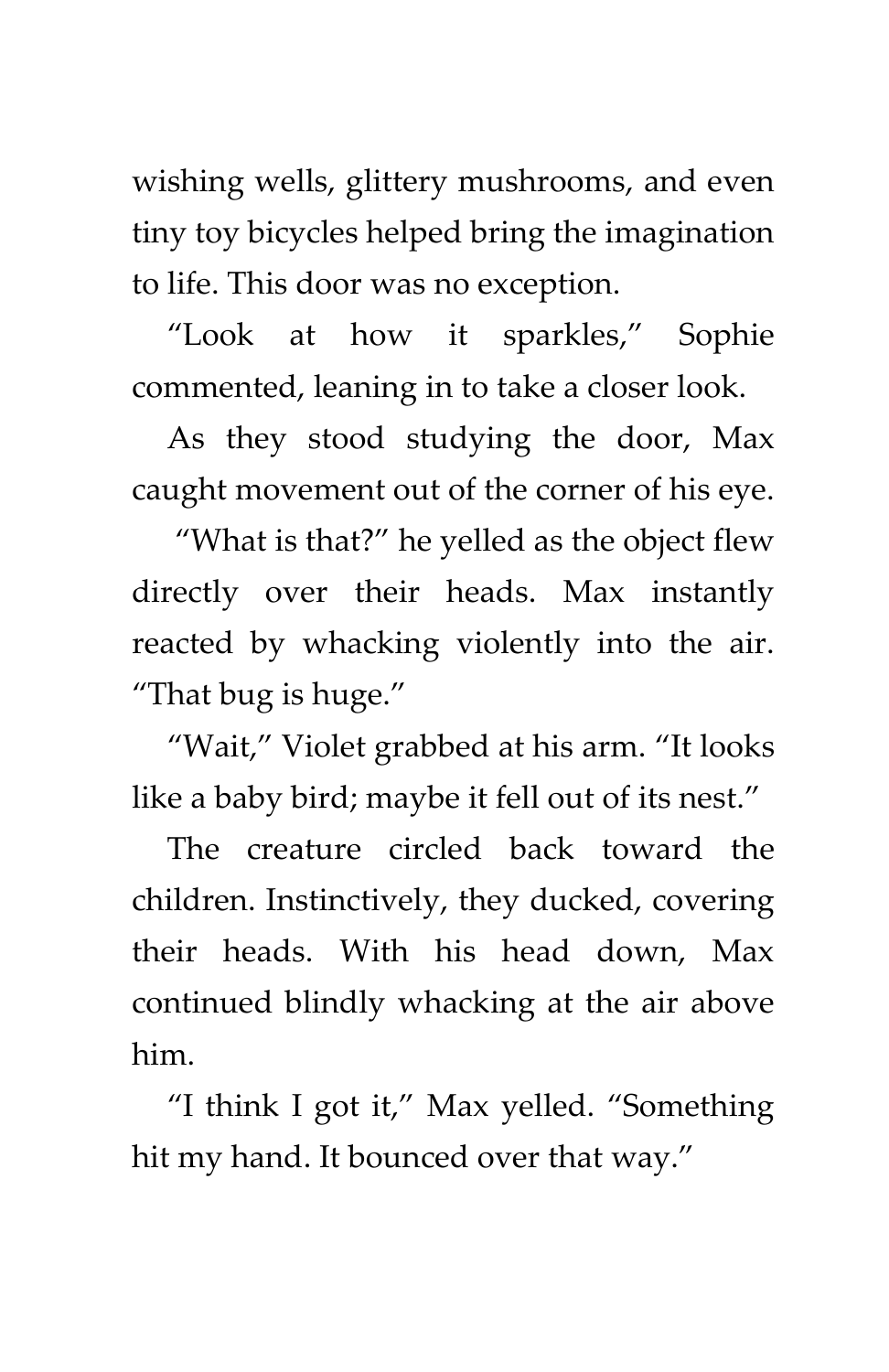"Oh, no!" Violet hurried in the direction Max pointed. "I hope you didn't kill it."

"There, I see something," Parker knelt in the grass, leaning in. "It's colorful. It could be a giant butterfly."

"It looks too big to be a butterfly," Violet told her. "With its wing covering the body, I can't make out what it is."

Parker and Violet leaned further forward, quickly jerking back as the creature flew up towards them.

"A fairy!" Violet gasped. The creature now hovered in front of the younger girls.

Violet had been right; the fairy was no bigger than a small bird. Bright shades of pink and purple swirled around both wings. The fairy lifted an arm, motioning for the girls to follow her as she flew toward the fairy door. As they watched in fascination, the fairy placed a tiny key into the small, pink door.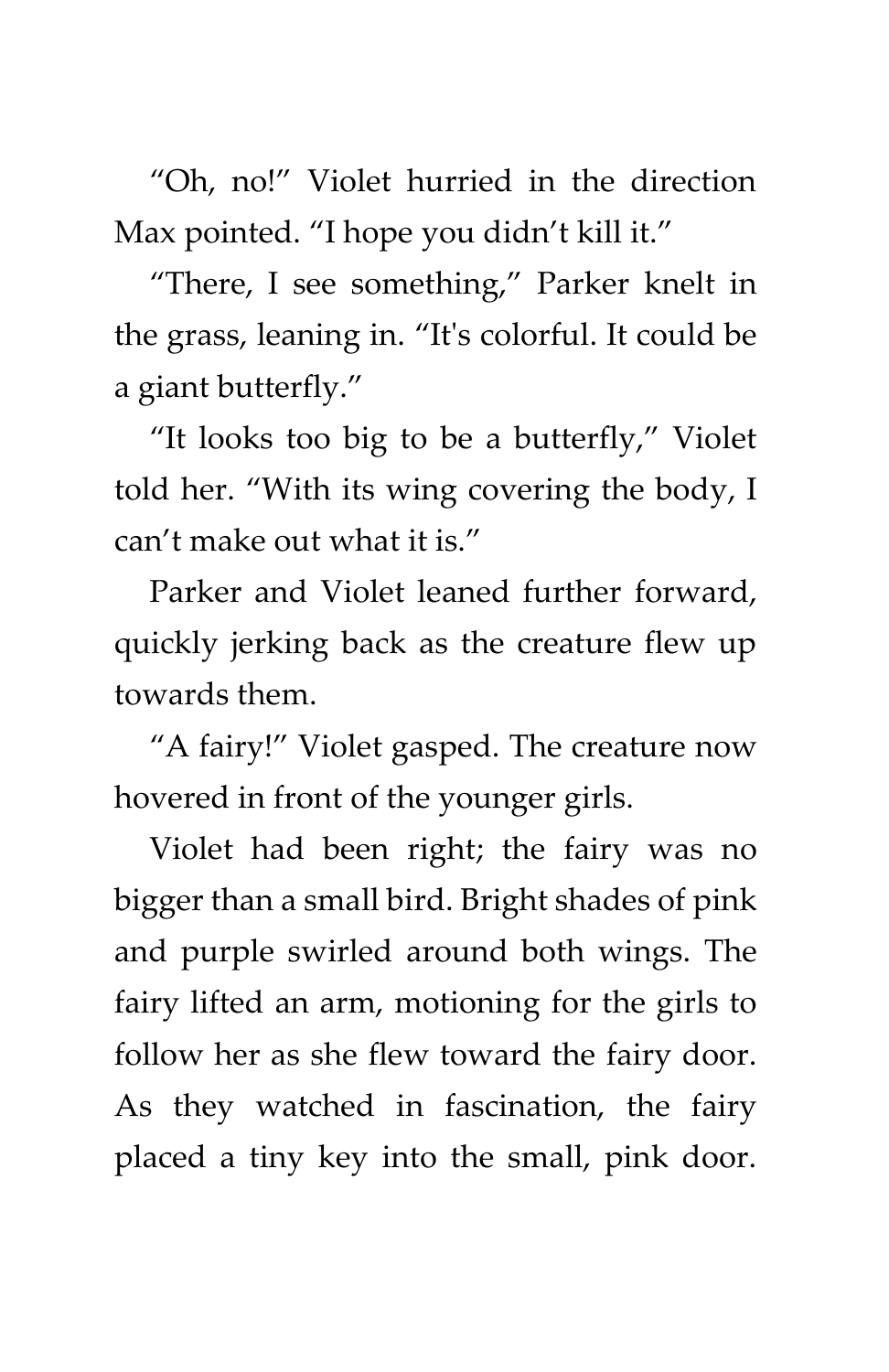The door sprung open, and the fairy disappeared inside.

"Should we follow her?" Violet asked with a shrug.

"How are we going to fit through there?" Sophie gave her a look of annoyance, gesturing toward the tiny opening in the tree trunk.

Parker ignored them and crawled toward the door. Reaching her hand inside, she felt around until her fingers touched the surface of something hard. She pulled the object out.

"The magic cube!" Max shouted excitedly, taking it from his sister's hand.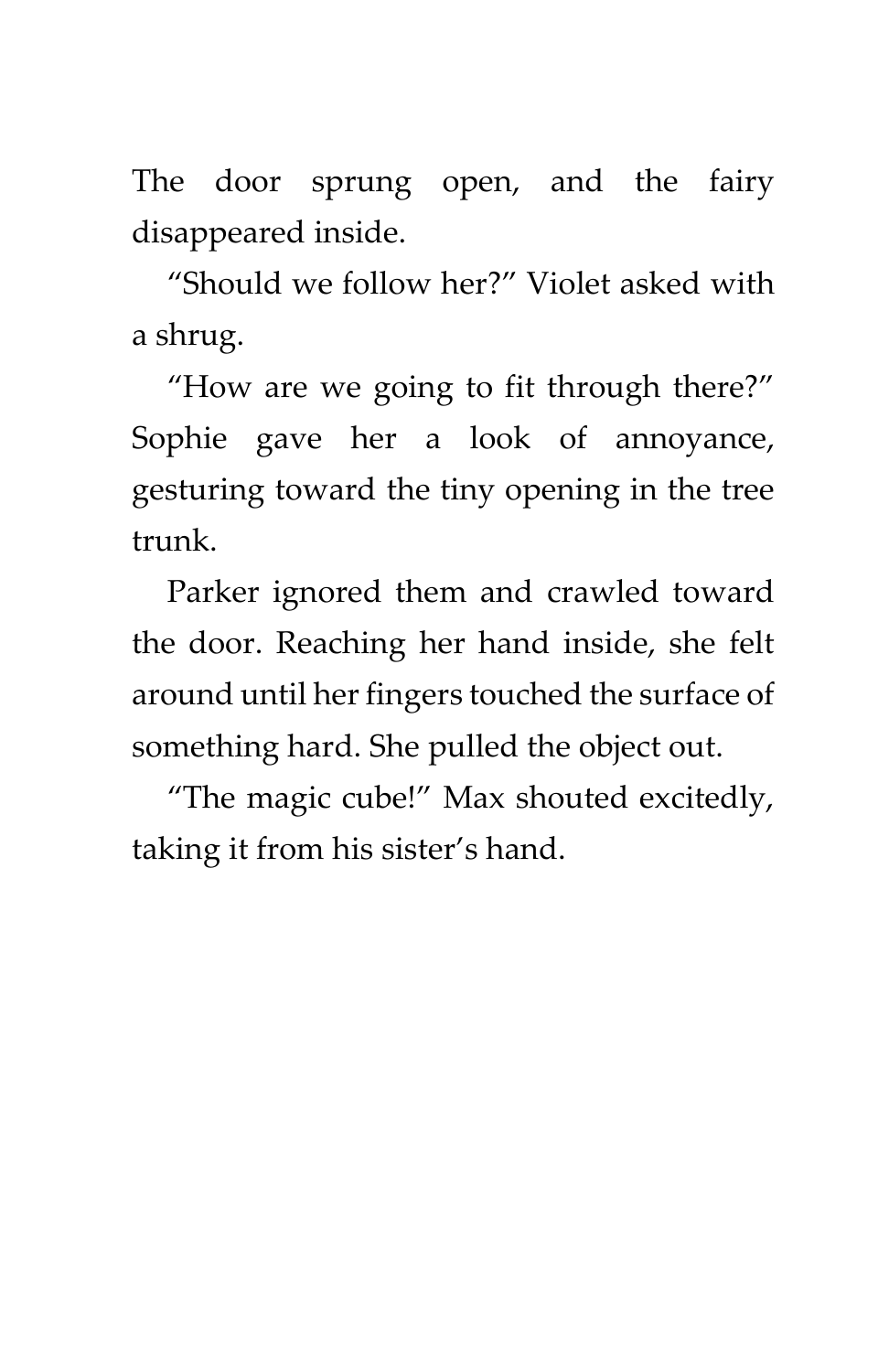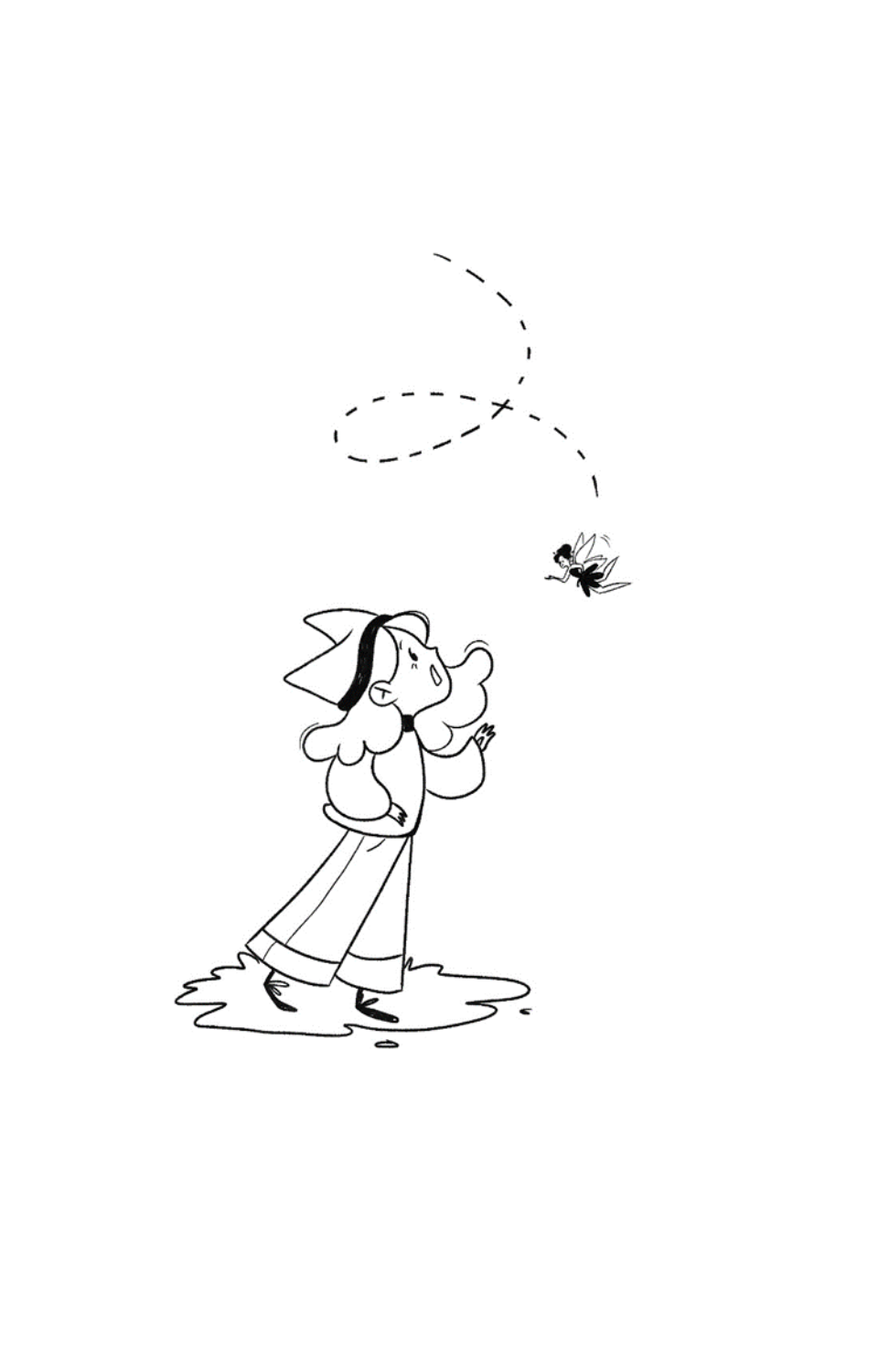The cube had a large lever on top, buttons on one side, and switches on another. The last time they'd found the magic cube, it had transported them to the North Pole.

"Wait, shouldn't we think about this first?" Sophie asked, reaching to grab the cube from Max. "You know what happened last time."

"Of course, I remember," Max moved the cube out of Sophie's reach. "We had an awesome adventure."

Before she could stop him, Max pressed buttons, flipped switches, and pulled the lever up and down. There was a sudden burst of light, followed by complete darkness as if a cloud had moved across the sun. Seconds later, the sun was shining again as if nothing had happened.

Parker looked back through the fairy door, surprised to see swirls of colorful light where there had been only darkness seconds earlier.